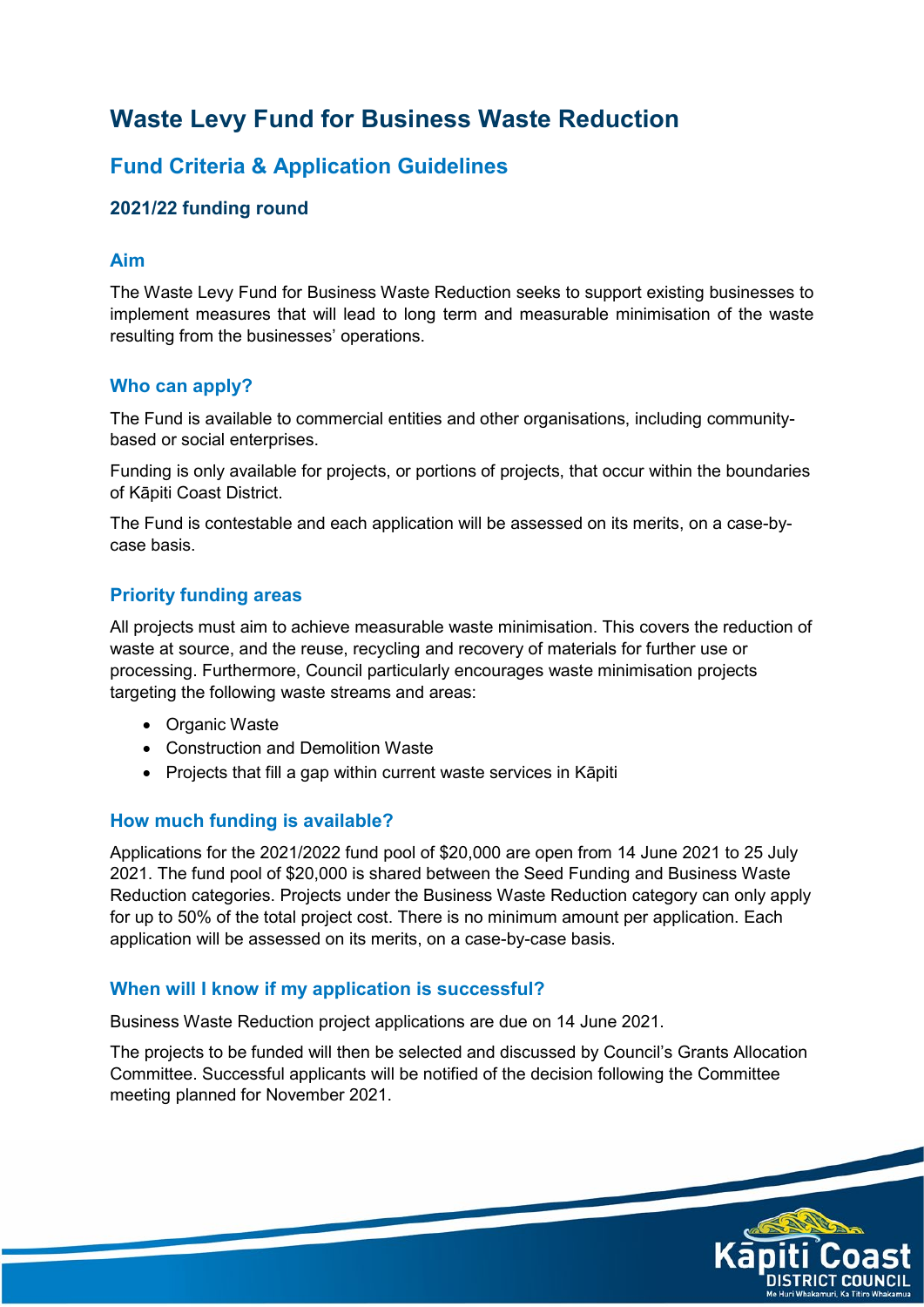| <b>Action</b>                                         | <b>Date</b>   |
|-------------------------------------------------------|---------------|
| Applications open                                     | 14 June 2021  |
| Applications close                                    | 25 July 2021  |
| Acknowledgement of your application by email          | 9 August 2021 |
| Committee decides on applications and allocates funds | November 2021 |
| All applicants notified of outcome                    | November 2021 |

## **What criteria does my application need to meet?**

Applications for the Business Waste Reduction category must address all the criteria listed.

- The project will lead to long term and measurable waste minimisation;
- Applications can be made for up to 50% of total project costs;
- The project proposal shows how success will be measured in terms of waste reduction; Success must be quantifiable and reported back to the Council (Council staff are available to provide guidance and support on methodology for reporting – see end of form for contact details);
- The project proposal provides an estimate of cost savings resulting from the project, if any. Priority will be given to projects where expected savings are not sufficient to cover project costs;
- A project plan to show how you will develop/market/manage your project (if applicable);
- The proportion of project funding being sought and how any remaining proportion will be funded;
- Details of any other sources of funding/sponsorship, or applications made for such;
- Proof of an entity, organisation or project bank account requiring multiple signatories.

## **Eligible projects and purposes**

Eligible purposes include but are not limited to:

- Equipment which is necessary to achieve the outcomes of the project (please submit two quotes per item of equipment, where possible);
- Publicity or educational material directly related to the aims of the programme;
- New initiatives or improvements/expansions to existing programmes using proven existing technologies;
- Trials and pilot programmes using proven existing technologies;
- Training needs of workers:
- Skill development of project participants;
- Administration costs:
- Wages which are directly related to the project;
- Travel (The cost of travel will ONLY be funded if it can be demonstrated that it is essential for the project and is a reasonable cost. Each journey will be evaluated on its individual merit to the project).

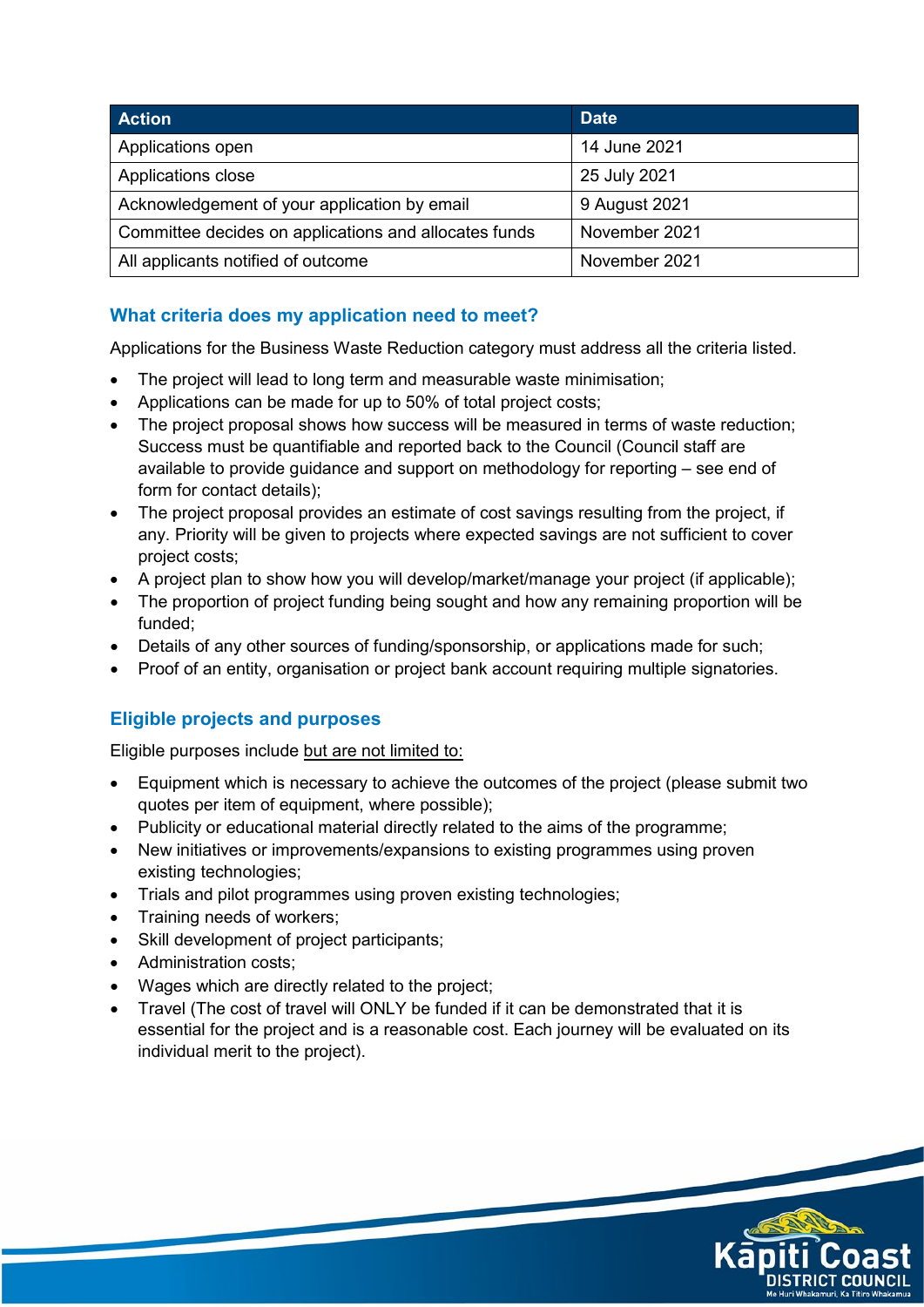## **Ineligible purposes**

These will not be funded:

- Feasibility studies;
- Waste disposal, treatment or recycling costs;
- Ongoing financial support of existing activities or running costs;
- Duplications of other demonstration projects or pilot studies;
- Debt servicing;
- Retrospective projects / work already completed;
- Legal expenses;
- Any costs involved in preparing the application; and
- Catering costs.

## **Financial details**

If you are registered for GST, please **do not** include GST in your costs. Please attach quotes and any other supporting documentation to your application. Two quotes are required for the purchase of equipment.

#### **How do I apply for funding?**

Electronic applications are preferred. Please fill in an application form and send your application, to be received by 5pm 25 July 2021:

| Electronically to: | waste@kapiticoast.govt.nz                                                                                                      |
|--------------------|--------------------------------------------------------------------------------------------------------------------------------|
| By post to:        | Waste Levy Fund<br><b>Waste Minimisation Officer</b><br>Kāpiti Coast District Council<br>Private Bag 60601<br>Paraparaumu 5254 |
| Or deliver to:     | <b>Waste Minimisation Officer</b><br>Kāpiti Coast District Council<br>175 Rimu Road<br>Paraparaumu                             |

All applications will be acknowledged by email within 5 working days of receipt.

Applications will be checked by Council staff to ensure they have been completed correctly and sufficient detail has been provided. Where applications are considered incomplete or deficient, they will be returned to the applicant for further information or clarification. Where an application is referred back to the applicant for further clarification or information, the applicant will be given a set period to respond.

All applications will be reviewed by the Grants Allocation Committee, who will then decide how the Fund will be allocated. Successful applicants will be notified immediately after the (public) meeting of the Committee.